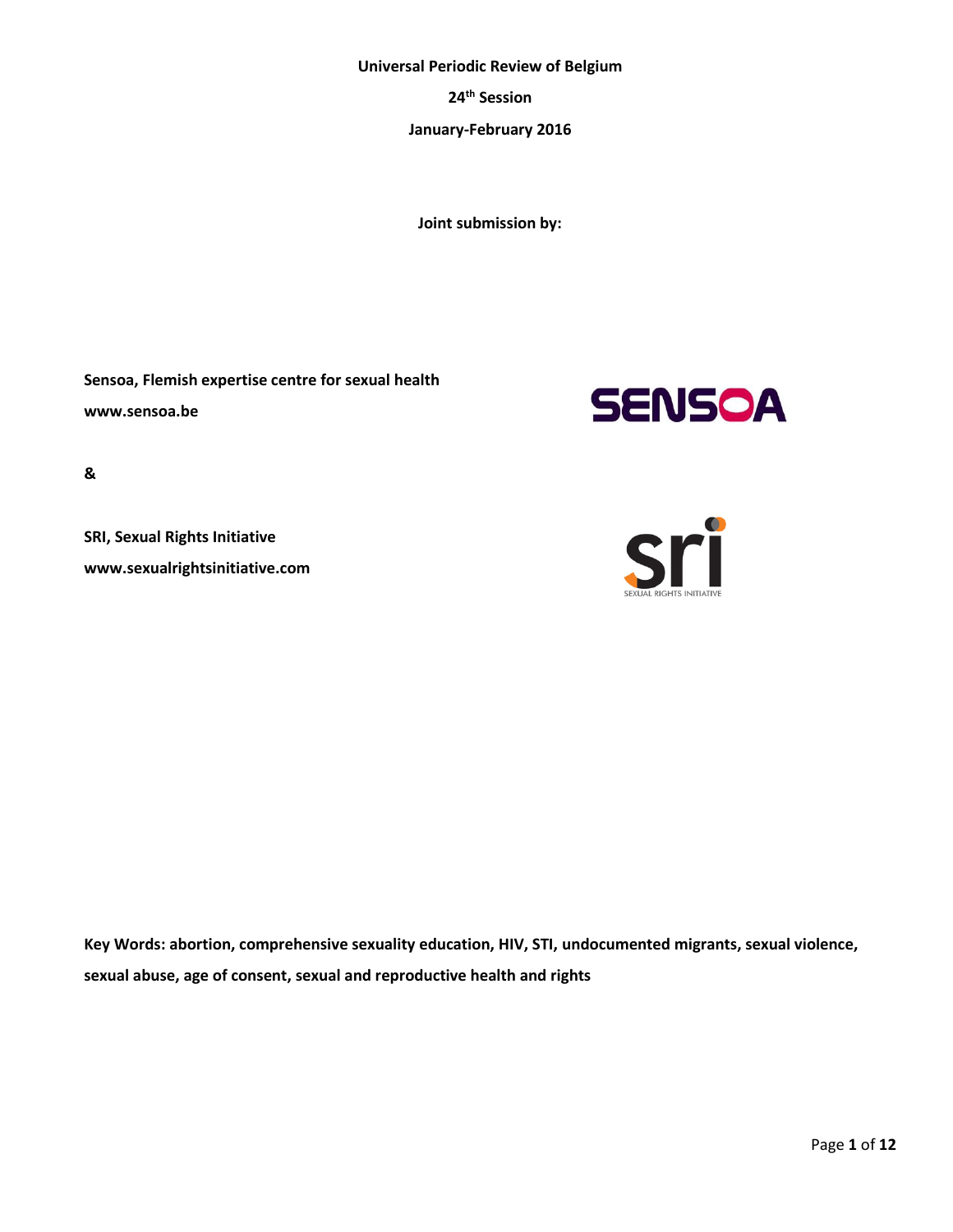#### **Executive Summary**

1. Several indicators show that Belgium is making significant progress in terms of providing access to sexual and reproductive health services and the fulfillment of sexual and reproductive rights. The unmet need for family planning in Belgium, for example, is very low and the prevalence of modern contraceptives is among the highest in Europe. In Belgium, high-quality comprehensive sexuality education is part of the school curriculum and the country has one of the lowest teenage pregnancy rates in Europe. Together with the Netherlands Belgium belonged to one the first countries worldwide to allow same-sex marriage and the rights of sexual minorities are recognized and protected by the law. Access to safe abortion services has been regulated and reimbursed by the government since the adoption of the abortion law in 1990. The Belgian abortion law combines strong policies and programmes aimed at the prevention of unintended pregnancies. As a result, Belgium has one of the lowest abortion rates in Europe. However, a number of challenges remain and require urgent action from the federal and regional governments in order to ensure inclusive and full access to sexual and reproductive health and rights (SRHR). This is particularly true for vulnerable and marginalized populations and / or populations who face barriers and / or stigma and discrimination. While not exhaustive, the report below focuses on such populations and aims to contribute to a society in which all individuals are able to realize their sexual and reproductive health and rights.

## **Belgium under review in the 1 st UPR cycle**

- 2. Belgium received 41 recommendations related to SRHR and gender equality of which it accepted 25 and noted 16. Rather vague responses were given to recommendations concerning sexual exploitation of children (4), domestic violence (2), the gender pay gap, legislation on discrimination of gender identity and the implementation of CRC, CEDAW and ICESCR. Those topics are recurring in the accepted recommendations and will be reflected on in this submission.
- 3. Five accepted recommendations were on the ratification of the Optional Protocol of the International Covenant on Economic, Social and Cultural Rights, which Belgium ratified on 20 May 2014. Sexual exploitation and violence on children and minors were the subject in 3 recommendations. Actions by Belgium in this regard and follow-up concerns will be reflected in a number of chapters in the report. Domestic violence and violence against women, subject of 7 recommendations, will be partly discussed in the chapter on sexual violence. Information regarding the implementation of three recommendations on services for migrant women and children will be covered in a number of chapters.
- 4. Five recommendations were rather general and asked Belgium to make progress towards gender equality (3), the gender pay gap and to eradicate stereotypes against women. In this respect Belgium has from 28 July 2011 introduced quota to guarantee that women are represented in executive boards of stock market listed companies. The boards have to contain a minimum of one third of men or women.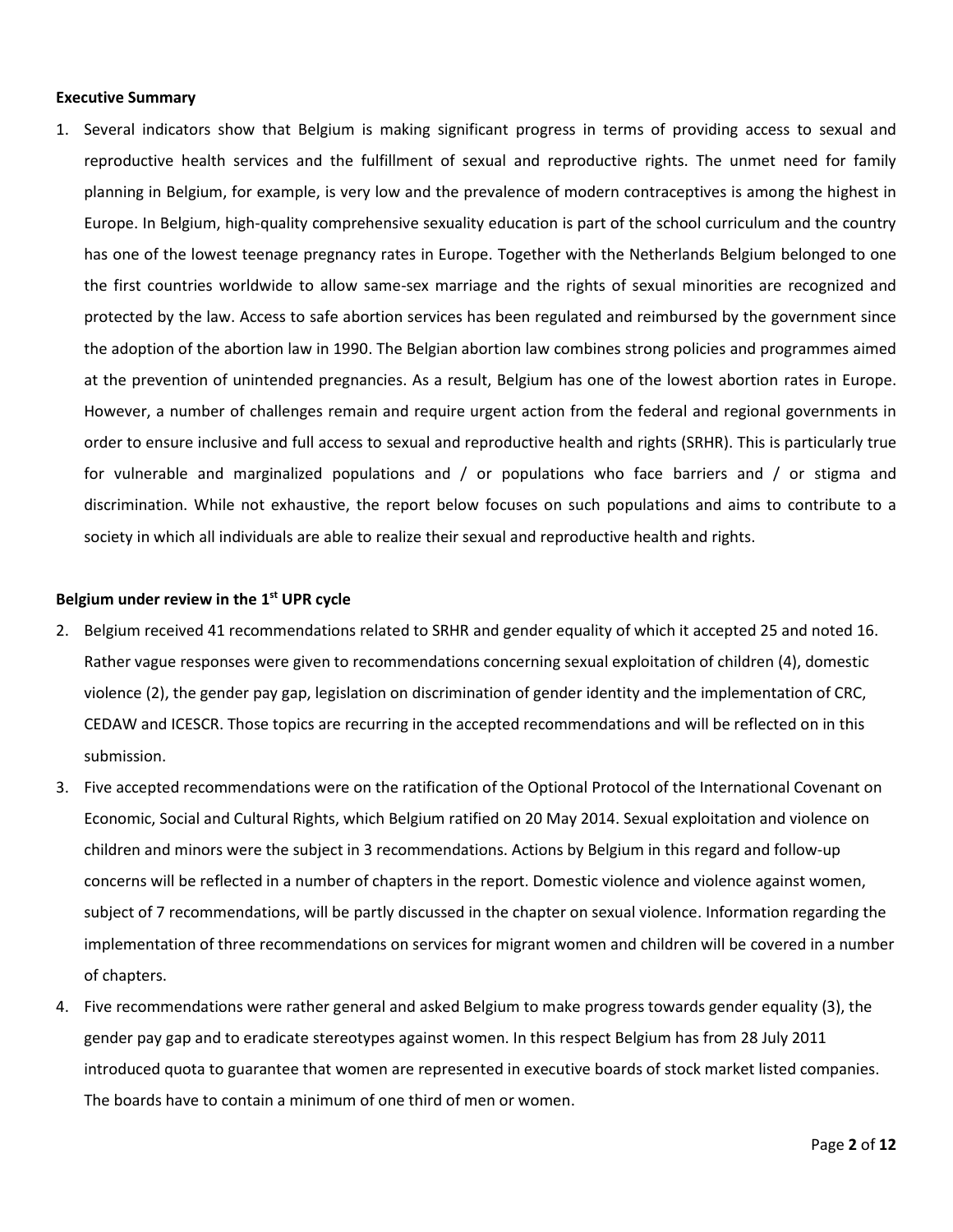## **Sexual and reproductive health and rights, a responsibility of different governments**

Belgium has three linguistic Communities (Flemish, Francophone and German-speaking). In the 1970s, a process of decentralization of political powers to the Communities began with regard to "matters related to the person". This included (sexual) health promotion, and it gave the Communities full and autonomous political decision making over education. There is also a system of 'subsidiarity', which means that some governmental responsibilities have been subcontracted to civil society for implementation, such as family planning services, sexuality education and the promotion of sexual health. The organization Sensoa, for example, is the partner organization of the Flemish government for sexual health promotion in Flanders. Both the decentralization of powers to the Communities and the way the Communities have organized the practical implementation through civil society have led to totally different approaches to and regulations for sexual health promotion in the different communities of Belgium.

## **Main Topics**

## Access to abortion services

- 5. In 1990, the 1867 Penal Code was amended to partially decriminalize abortion. This means that when specific conditions are met abortion is not considered as a crime. In fact, these conditions are guidelines and procedures for the care and treatment of unintentionally pregnant women, and do not belong in criminal law. However, abortion is still part of the penal code which contributes to judgment and stigma.
- 6. Since the adoption of the so called abortion law, termination of pregnancy is legal up to 12 weeks after conception when the individual is "in a state of distress as a result of her situation". The individual is the sole judge of whether she is in distress and, hence, decides herself on the termination of pregnancy. There is a six day period of compulsory "reflection" prior to the termination. In practice, this does not seem to constitute a barrier as it is practiced with a degree of flexibility, especially in cases when the individual nears the 12 week time limit. The physician is responsible for informing the individual about the risks of undergoing the procedure and, if born, the various possibilities for taking care of the child. Abortions can be carried out at abortion centers, at family planning centers or at hospitals.
- 7. It is possible to terminate a pregnancy more than 12 weeks after conception, but only if two physicians agree that continuance of the pregnancy would gravely endanger the individual's health or when it is certain that, if born, the child would be affected by a particularly serious pathological condition, recognized as incurable at the time of diagnosis. Such abortions must be performed in hospitals. In most hospitals, an ethical commission, comprised of minimum two physicians, advises on the abortion, as mentioned above. The costs for an abortion are covered by the government when the patient has health care insurance. Patients only pay a limited amount ('copayment') of the real cost. The costs for an abortion for medical reasons performed in a hospital are partially reimbursed by the government.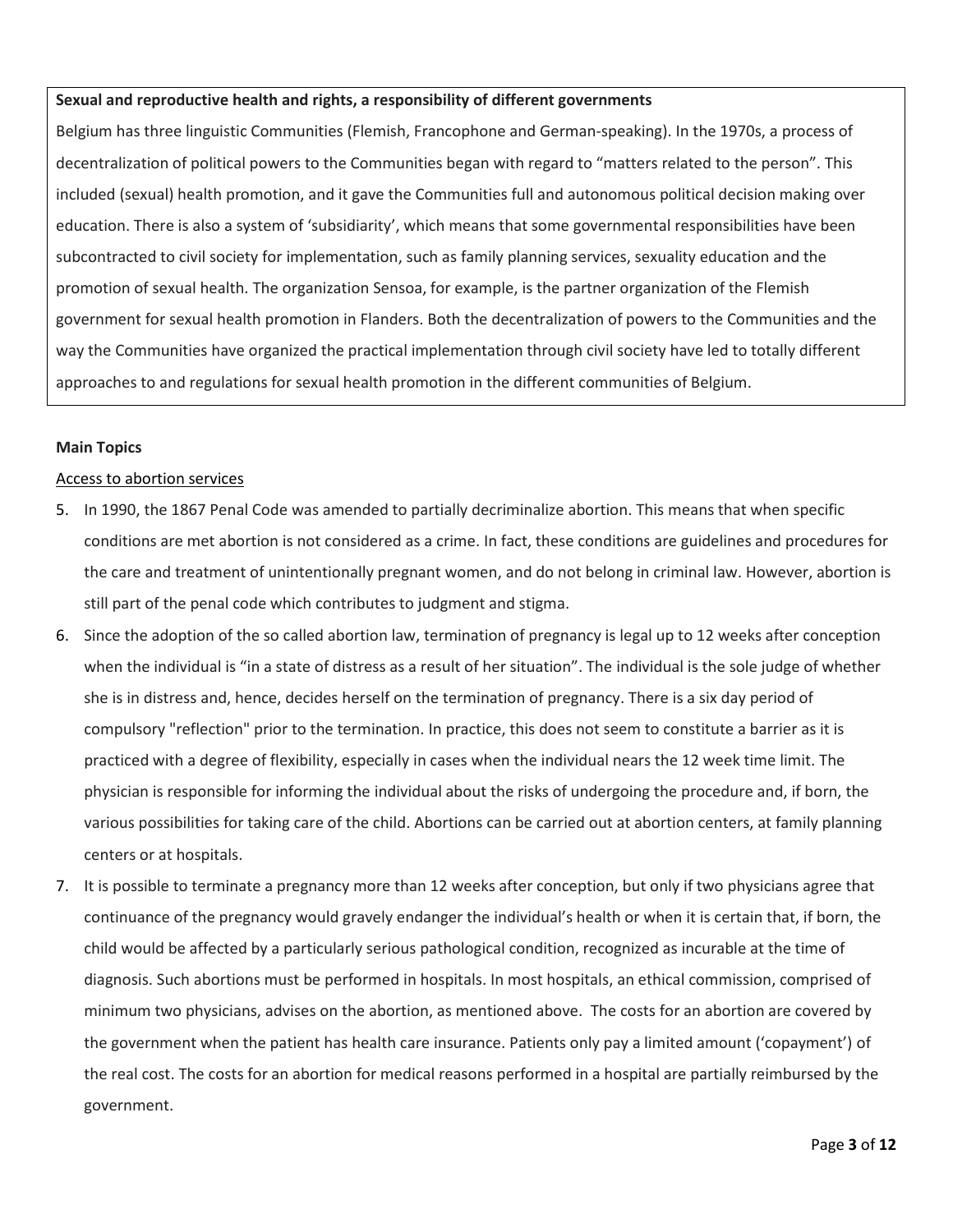- 8. An individual who is more than 12 weeks pregnant and cannot invoke medical reasons is usually (informally) referred to a clinic abroad, as psychosocial reasons are not accepted for terminations of pregnancies beyond 12 weeks gestation. It is estimated that every year around 500 individuals have an abortion abroad, e.g. in the Netherlands (up to 24 weeks of pregnancy1) or the UK (up to 24 weeks of pregnancy<sup>2</sup>). They have to pay for the travel and medical costs themselves.
- 9. The liberalization of the penal code has not lead to higher abortion figures; to the contrary, Belgium has one of the lowest abortion rates worldwide: as of 2009, the abortion rate was 9.2 abortions per 1000 women aged 15–44 years. The political differences regarding abortion and the fact that Belgium has one of the lowest abortion figures in the world partly explains why the abortion legislation has not been adjusted in the 25 years of its existence.

## *Recommendations for action*

 The federal government, the federal minister for Justice and the federal parliament decriminalize abortion and initiate a debate on the topic of termination of pregnancy beyond 12 weeks.

## Sexual rights of young people: Comprehensive sexuality education for children and young people

- 10. In Belgium, comprehensive sexuality education (CSE) is a competence of the regional governments. During the past decades, the focus of sexuality education shifted from medical information to a more holistic approach, integrating relational and emotional aspects, attitudes and skills.
- 11. At the end of the millennium, comprehensive sexuality education was included as part of curriculum objectives in the Flemish education system. The minimum standards for CSE have been formulated and integrated as cross-curricular goals and subject related goals (e.g. biological aspects are covered in biology lessons and moral and ethical aspects are covered in religion and philosophy lessons) and schools must demonstrate their efforts to achieve these goals without obliging them to reach specific results. In practice schools are quite autonomous in deciding how much time and energy they would like to devote to CSE. This means that despite a legal framework enabling CSE, the quality of CSE can differ considerably between and within schools. One of the reasons is that the curriculum on CSE is not defined, lacking age-specific and content-specific guidelines. Schools and teachers do not always have a clear overview of what aspects of CSE have (already) been covered in which courses and at what age.
- 12. In the Francophone and German-speaking Communities, in 1995 and 1997, respectively, the Brussels and Walloon regional governments passed decrees authorizing family planning agencies to be paid and trained to offer sexuality education. Since 2000, various evaluations of the provision of sexuality education have influenced the Communities' policies. For example, the need to provide sexuality education in out-of-school settings was identified,

 $\overline{\phantom{a}}$ 

<sup>1</sup> See http://www.rijksoverheid.nl/onderwerpen/abortus

<sup>2</sup> See http://www.nhs.uk/conditions/Abortion/Pages/Introduction.aspx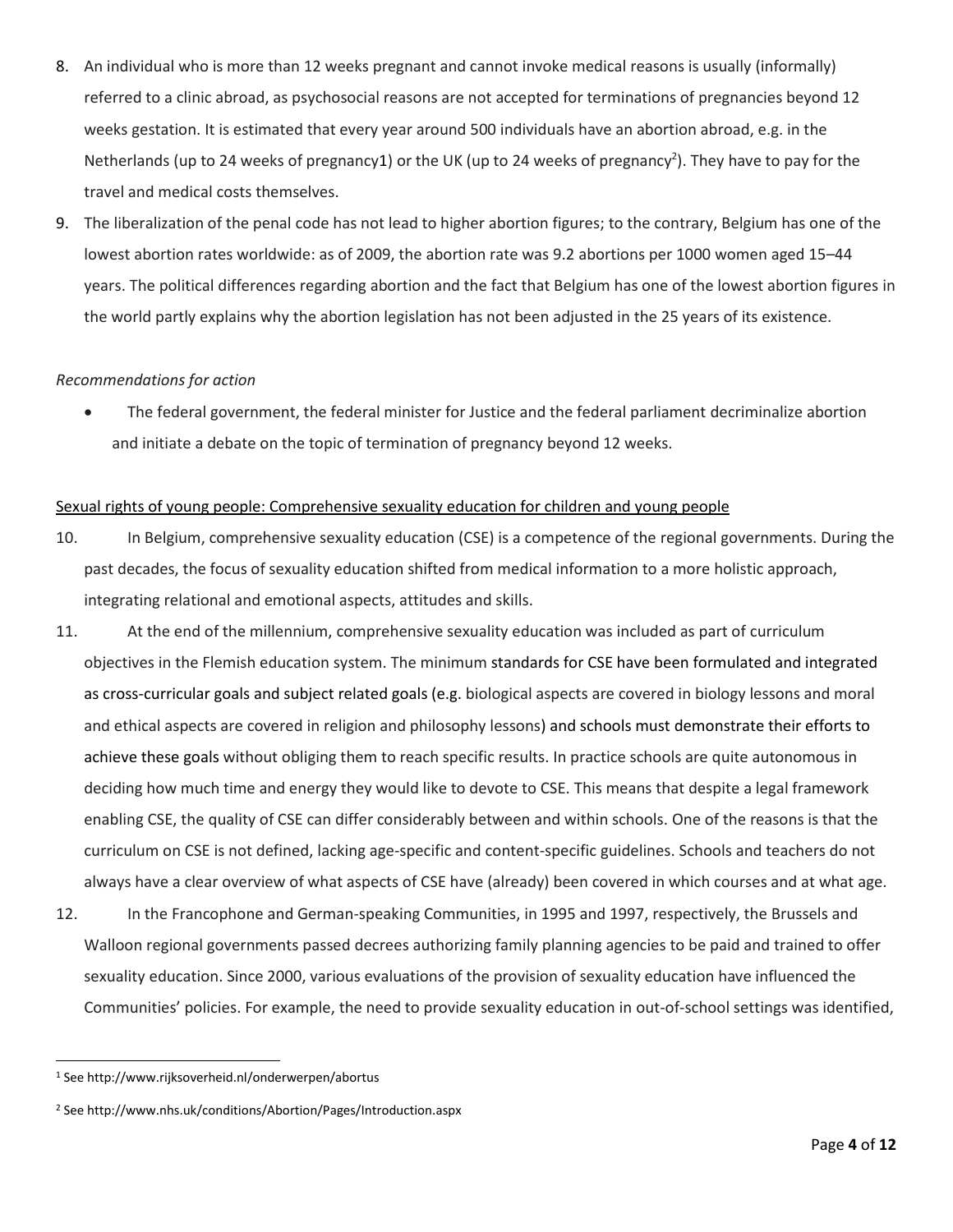and so this was introduced in some regions. In these two Communities, most of the sexuality education – both in and out of schools – is provided by trained family planning center professionals. In 2012, the government of the Francophone community obliged comprehensive sexuality education to be part of the curriculum, considering access to CSE as a right. A year later, in 2013 a protocol or kind of 'Memorandum of Understanding on CSE' was proposed by the minister of health and equal opportunities and adopted by the governments of the French Community, the Walloon Region and the Commission of the French Community of the Brussels -Capital Region. This MoU puts forward a number of standards, principles and criteria in view of the implementation of CSE, partly based on the WHO Standards for Sexuality Education in Europe.<sup>3</sup> Like in Flanders, the quality of sexuality education depends on the efforts of each individual provider and their competence, and each school is free to determine whether or not to prioritize the subject.<sup>4</sup>

# *Recommendations for action:*

 $\overline{\phantom{a}}$ 

- The regional governments set standards and guidelines for the provision of CSE (e.g. based on UNESCO and WHO Europe guidelines on CSE) and ensure that all schools comply with it, and promote the creation of a curriculum for children and young people, based on age, maturity, specific needs of different groups, and a holistic approach.
- Ensure that University Colleges and training centers for teachers integrate CSE in the training curriculum for both future and existing teachers.
- The regional governments support centers of expertise on CSE which can support schools and teachers in providing CSE (through inter alia: developing materials and guidelines, and training the trainers).
- The regional governments ensure that CSE evaluations are being performed by official education inspectors in order to supervise and promote quality. As such, schools should be held accountable for ensuring that every pupil receives high-quality CSE.

## Sexual rights of young people: The age of sexual consent

13. The age of sexual consent is the minimum age at which a person is considered legally competent to give consent to sexual acts. Consent means that you can make an informed choice and are able to assess the consequences of that choice. In Belgium, the age of consent is 16 year old, as specified by Article 372 of the Criminal Code which reads: "*Any indecent assault committed without violence or threat on the person or with the assistance of the person of a* 

<sup>3</sup> See http://pro.guidesocial.be/actualites/le-cadre-d-application-trop-vague-de-l-evras-decrie-par-les-acteurs-de-terrain.html

<sup>4</sup> IPPF-EN (2011) Summary Assessment report on national policies on young people's SRHR across Europ

https://www.ifpa.ie/sites/default/files/compendium\_on\_young\_peoples\_sexual\_and\_reproductive\_health\_and\_rights\_policies\_in\_europe.pdf [May 2015].; Health Behaviour in School-aged Children, WHO, 2012 http://www.euro.who.int/en/health-topics/Life-stages/child-and-adolescenthealth/adolescent-health/health-behaviour-in-school-aged-children-hbsc2.-who-collaborative-cross-national-study-of-children-aged-1115 [2012]; 'Young People and sexuality', of the Flemish Office of the Children's Rights Commissioner, ( in Dutch)

<http://www.kinderrechtencommissariaat.be/publications/detail/jongeren-en-seksualiteit> [May 2015]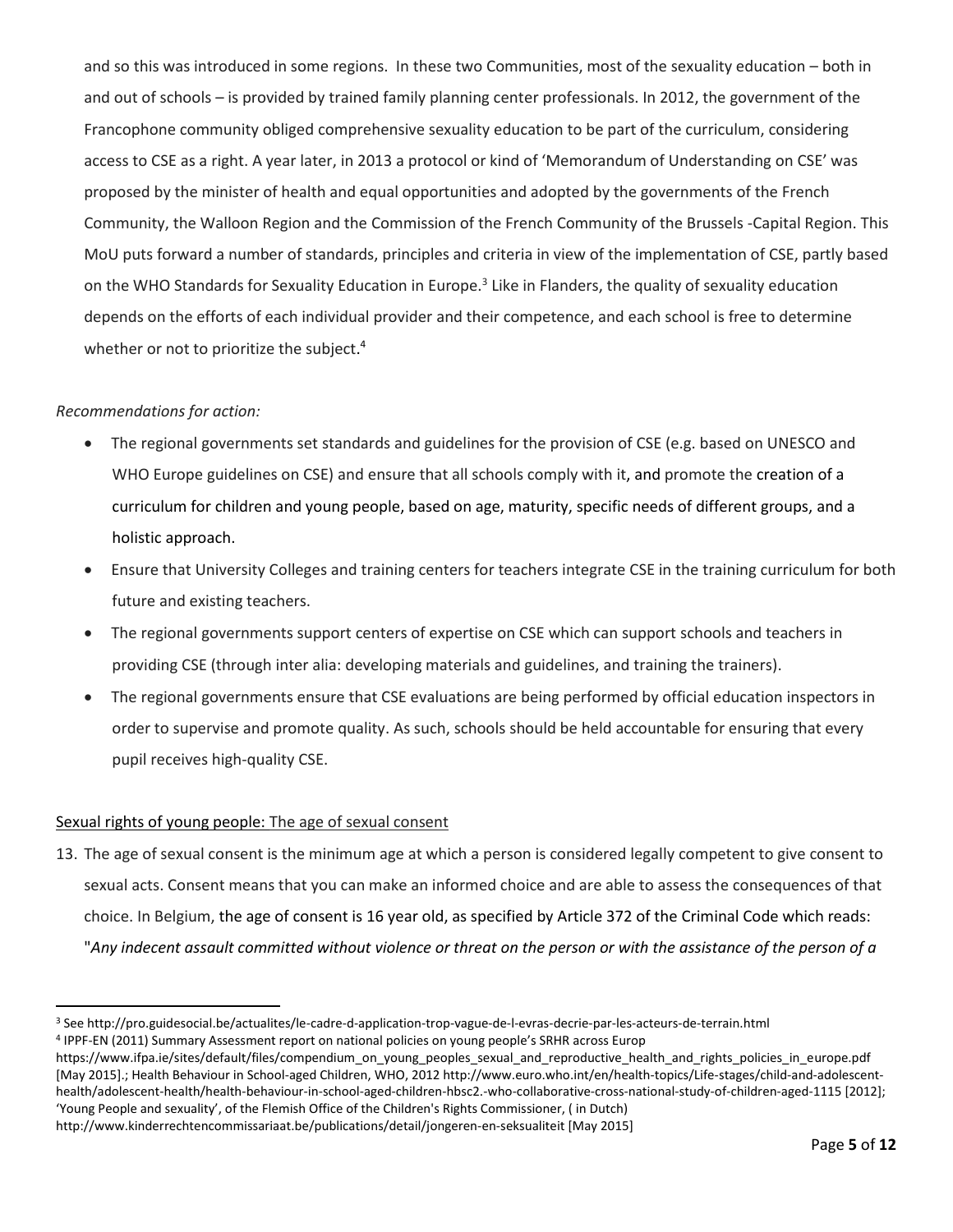*child of either sex, aged less than sixteen, shall be punished by imprisonment ….* Before the age of 16 a person cannot give consent for sexual acts from a legal point of view.

- 14. Studies have shown that most children and young people go through a process of sexual intimacy, from less intimate sexual acts to more intimate sexual acts. In the majority of the cases the sexual partner is a peer. The current law does not take into account the sexual process and development young people go through. The prohibition of sexual acts under 16 leads to a number of undesired consequences and negative side effects. In some cases consensual sexual acts between sexual minors are problematized, surrounded by taboos, and find themselves in a legal grey zone or there is a reluctance from teachers and educators to deal with the sexuality of children and young people younger than 16 years.
- 15. Although minors seldom perceive consensual sexual relations between minors as problematic, this might change when the law on the age of consent is enacted.
- 16. The legal framework can have a negative impact on the actions and/or mindset of educators and teachers, especially when age-appropriate sexual behavior is criminalized. There are incidents of police forces being contacted, where, instead of police interventions pedagogical action is required.
- 17. Interventions from the police or judiciary or over-negative reactions from educators may be perceived by minors as a violation of their self-determination or as a reduction of their freedom of choice on matters regarding their sexuality. Some police or judicial interventions or reactions may be traumatic for the parties involved.
- 18. The current legal framework creates uncertainty whether parents should prohibit sexual activities of their children younger than 16 years, whether educators are punishable if they have knowledge of sexual activity among young people under 16 and do not intervene, or whether pharmacists are allowed to provide emergency contraception to those under 16. It might contribute to a shyness or reluctance within schools, youth facilities and other institutions to conduct a holistic and proactive policy on sexuality. Within schools, or at home, it can also contribute to a taboo regarding adolescent sexuality. Furthermore, the legal framework can contribute to children and young people being reluctant themselves to seek information about sexuality or to seek help from adults, when they experience a negative sexual experience. Young people aged above 16 who engage in sexual acts with peers younger than 16 may fear negative reactions or punishment. In the agreement of the federal government (2014 – 2019) as well as in the policy declaration of the minister of justice the intention to adjust the legal framework regarding the age of consent is mentioned but at the time of writing no concrete initiatives were taken.

*Recommendations for action:*

 The parliament initiates a debate on an appropriate legal framework on the age of sexual consent. The framework should be adapted to the societal reality of young people's sexuality and adolescents and youth should be involved in the debate and the decision making process. An adjusted legal framework on the age of consent is enacted, which de-criminalizes consensual sexual acts between minors who are equal, clarifies the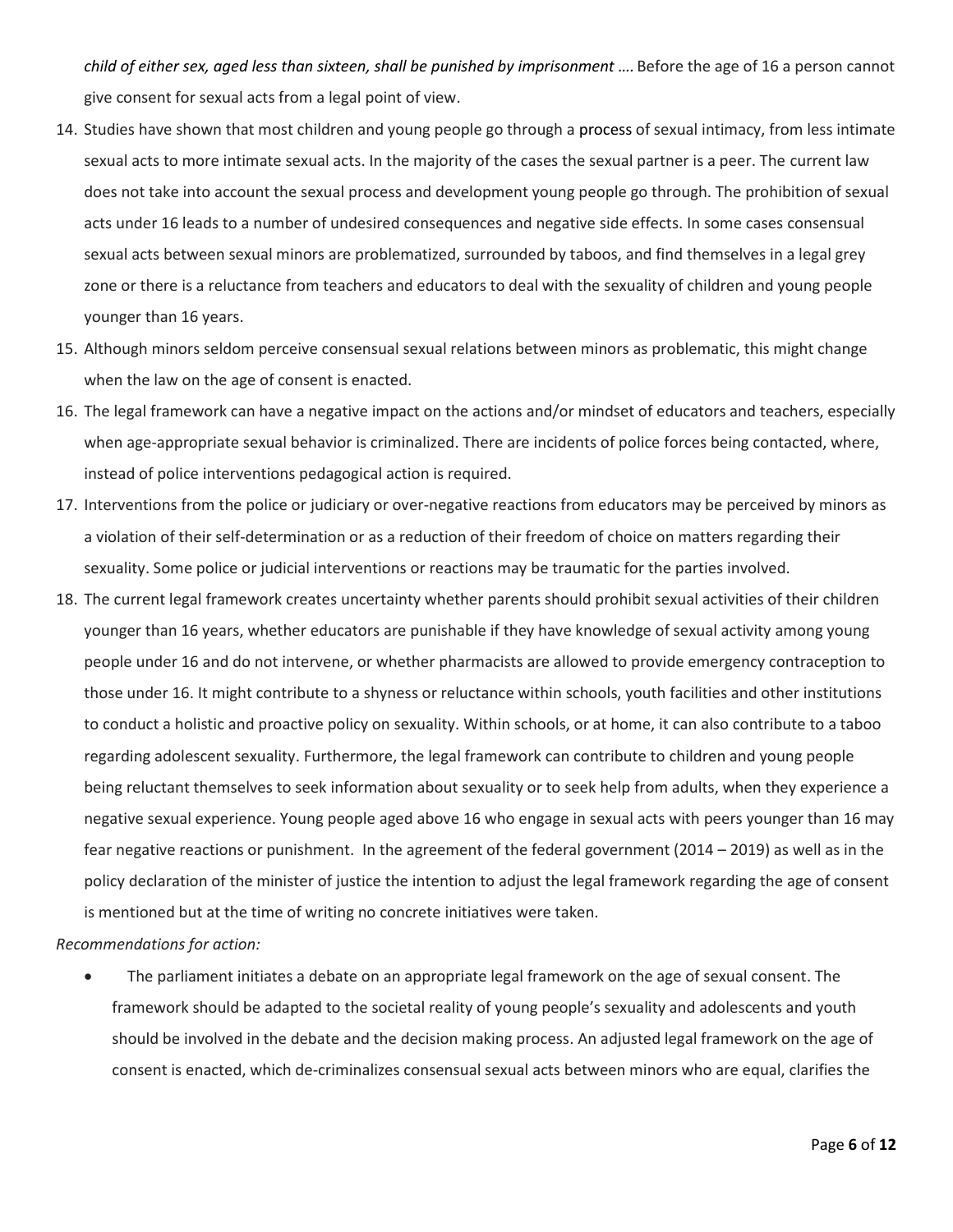legal gray area of the current legislation and provides sufficient protection against possible sexual abuse of minors.

## Sexual rights of young people: Sexual violence

- 19. Sexual violence is widespread in Belgium. However, the scope of the problem is not well documented and studied. There is little research on sexual violence and official statistical data are assumed to represent a small fraction of actual reported cases. Studies show that 9 % of women and 3% of the men in Belgium have been the victims of sexual abuse before the age of 18.<sup>5</sup> Non-documented migrants, asylum seekers and refugees run a high risk of sexual violence. 6
- 20. In Belgium an average of ten rapes per day are registered but that is only a small part of reality. 90% of victims do not report the crime.<sup>7</sup> In three out of four cases of sexual abuse of adults, the offense is not reported because the perpetrator is known by the victim. In cases of sexual abuse against women, the perpetrator is in 48% of the cases the partner, in 10% of the cases a family member, in 13% an acquaintance and in 7% a colleague.<sup>8</sup> Impunity of the perpetrators of sexual violence remains high due to under-reporting and/or a lack of evidence, amongst others. Addressing sexual violence requires a holistic and multi-sectoral response, involving different ministries such as education, justice, home affairs and health. Close collaboration and/or coordination between different sectors, ministries and services dealing with victims and perpetrators are an important prerequisite to ensure an effective response. Research has shown that a number of factors such as age, gender, socio-economic status and sexual orientation determine a person's vulnerability to sexual violence.
- 21. In recent years, a number of civil society organisations have put the topic of sexual violence higher on the political agenda. Within the federal and regional governments there seems to be strong political engagement to address sexual violence in a multidisciplinary way involving line ministries like health, interior and justice. The topic is mentioned as a priority in the government agreement of 2014.<sup>9</sup> A new Interfederal Action Plan (NAP) to combat gender-based violence prioritizing sexual violence has been drafted and is awaiting adoption. The Istanbul Convention on Preventing and Combating Violence will be ratified in 2015. The so called Sexual Aggression Set (SAS), a set which is used in relation to victims of a sexual offense, in order to gather evidence, has been evaluated. The recommendations of this evaluation report, contributing to better use of the SAS and a stronger legal position of the victims, are being discussed and integrated in the revision of the existing policy guideline on the SAS.

l

<sup>5</sup> Buysse, A. e.a. (2014). Sexpert: seksuele gezondheid in Vlaanderen: valorisatierapport. Gent: Academia; http://www.sensoa.be/feiten-encijfers/feiten-cijfers-seksueel-grensoverschrijdend-gedrag-jongeren

<sup>6</sup> See http://icrhb.org/sites/default/files/PhD%20Ines%20Keygnaert%20SV%26SH%20published%202014.pdf

<sup>7</sup> 'Rape in Belgium', Amnesty International Flanders, 2014.

https://www.aivl.be/sites/default/files/bijlagen/DossierVerkrachtinginBelgie18022014.pdf

<sup>8</sup> See figures on http://www.hulpnaverkrachting.be/ [May 2015]; http://www.sensoa.be/feiten-en-cijfers/feiten-cijfers-seksueelgrensoverschrijdend-gedrag-jongeren [May 2015]

<sup>9</sup> See http://www.premier.be/sites/default/files/articles/Accord\_de\_Gouvernement\_-\_Regeerakkoord.pdf [May 2015]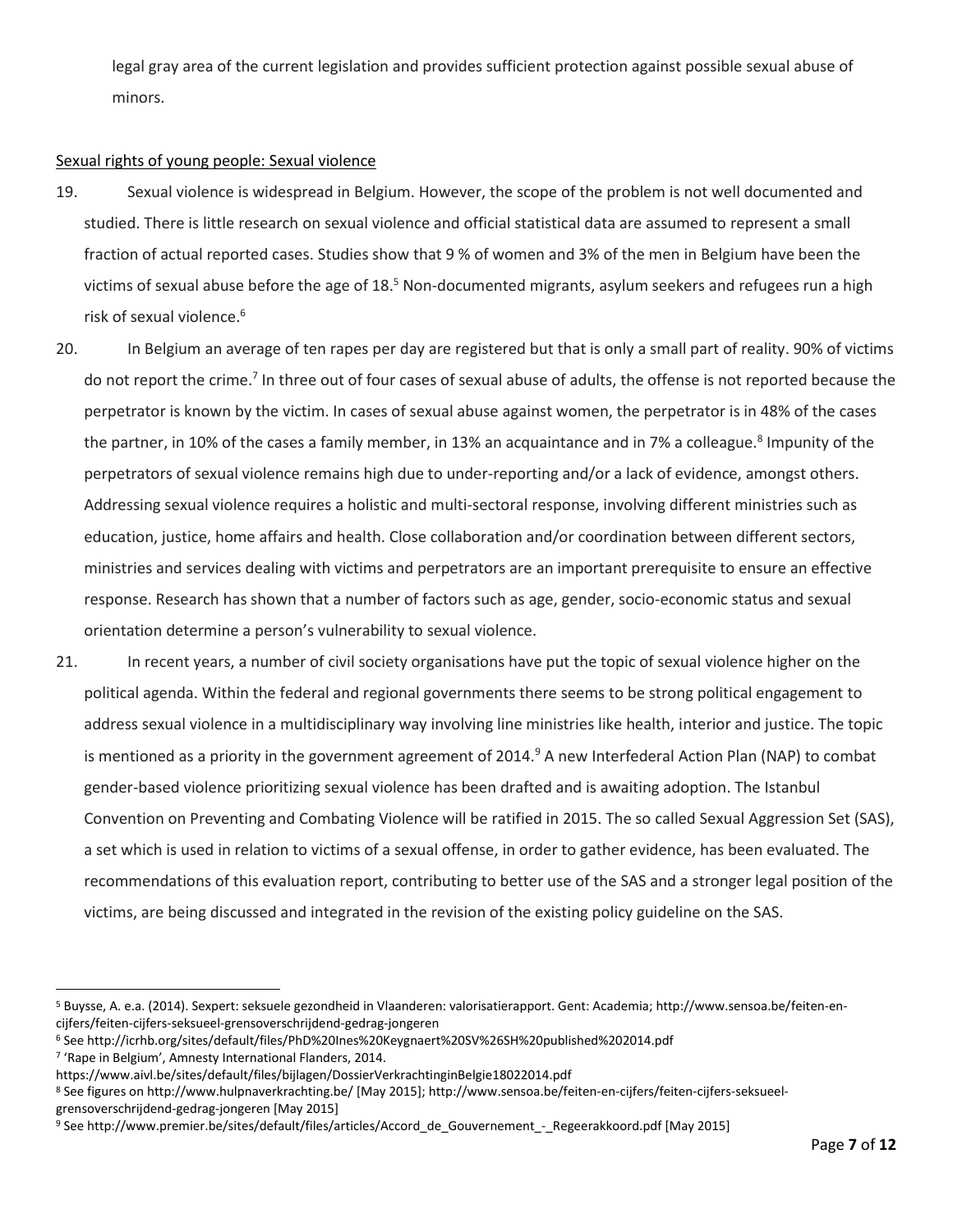## **After the last UPR for Belgium (May 2011), a number of initiatives have been taken such as:**

- A campaign 'Viol, brisez le silence' (French) 'Verkrachting. Doorbreek de stilte' (Dutch) and launch of the website 'aideapresviol.be '/ 'hulp na verkrachting' with information and support for victims of sexual abuse by the federal government, the police and the Institute for the equality of women and men. The Institute for the equality of women and men also developed a brochure for victims of sexual violence "Seksueel geweld. Wat nu?" "Violence sexuelle. Comment s'en sortir?";<sup>10</sup>
- The development of a handbook on sexual offences with guidelines for police forces;
- The development of overarching frameworks on 'Sexuality and policy', an initiative of the Flemish government, taking action on the prevention of sexual abuse in a number of sectors (youth (care), education, sport and welfare).

## *Recommendations for action:*

 $\overline{\phantom{a}}$ 

At the end of 2013 the Institute for the equality of women and men developed a policy note with a number of recommendations and a listing of all measures that still have to be taken by the different government institutions at both the regional and federal level in order to address sexual violence in a multidisciplinary and holistic way. Several government bodies, women's organisations, NGOs, academics, lawyers and representatives from government institutions in the field of interior, justice and health care were consulted in this exercise. Below is a selection of recommendations that need to be taken forward by the different governments. Although there seems to be a political willingness within the different government bodies to continue to prioritize the topic, due to the elections and government formation process in 2014, most of the recommendations have not yet been put in practice at the time of writing.

- The federal and regional ministers for equal opportunities support the government institution, the Institute for the equality of women and men, to be further charged with the coordination of the NAP and to continue to play a convening role, encouraging the different government bodies to take a pro-active approach and share best practices on addressing sexual abuse.
- The regional governments, responsible for sports, youth and education policies and the federal government responsible for migration and asylum, should invest in prevention campaigns and awareness raising initiatives on sexual abuse, to be taken forward in sectors such as sports, youth, education and in the asylum sector.
- The Ministry for Migration and Asylum should invest in the prevention of sexual abuse in the reception centers for asylum seekers and the support of victims.
- The minister of interior and justice should take measures contributing to a standardized approach of sexual abuse (e.g. through the implementation of the updated handbook on sexual offenses, through standardized

<sup>10</sup> See http://igvm-iefh.belgium.be/fr/publications/seksueel\_geweld\_wat\_nu\_.jsp [February 2014] and http://igvmiefh.belgium.be/nl/publicaties/seksueel\_geweld\_wat\_nu\_.jsp [February 2014]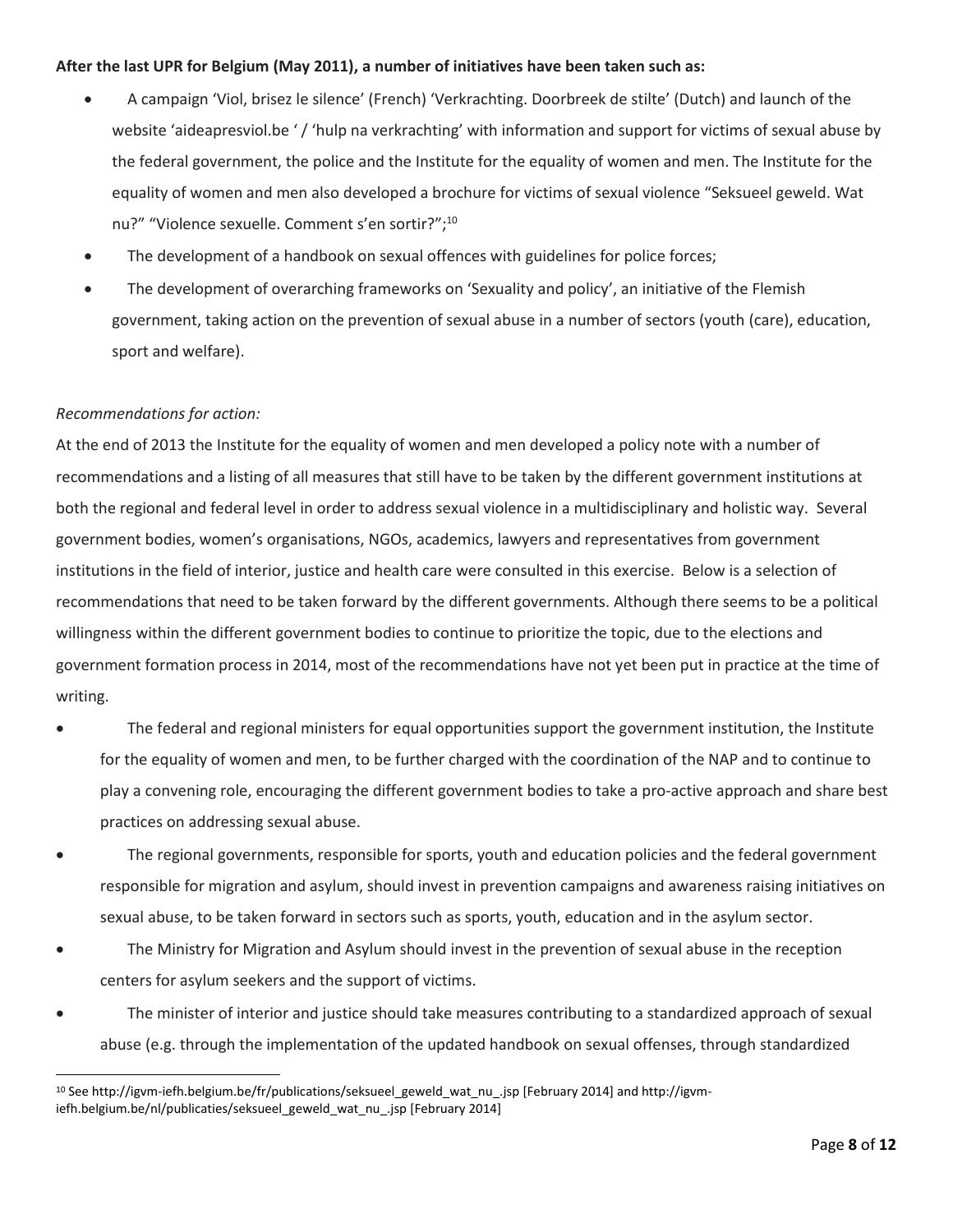support of victims, through the use of standardized communication protocols / procedures with victims in all police zones). Victims reporting a sexual offense with the police should receive high quality counselling and support and be guaranteed easy access to police and the judiciary system.

- Given the low reporting rate, all government bodies playing a pivotal role in addressing sexual violence, in particular Justice and Home Affairs undertake all necessary steps to address barriers for victims for sexual violence in reporting a crime. The Judiciary system and police should continue to raise awareness for victims of sexual violence regarding their rights, the reporting procedures and access to police and justice.
- In the basic training of police (inspectors), magistrates, social workers, health care workers and other professions dealing with victims, there should be more attention paid to the problem of sexual violence. A specialized training on this topic for police (inspectors) and health care workers should be developed and be part of their training curriculum.
- Family doctors should receive better training on sexual health and sexual abuse, enabling them to recognize symptoms and to discuss this sensitive topic with their patients.
- The minister for health should encourage hospitals to invest in the formation of multidisciplinary teams which offer psychosocial and medical support to victims of sexual abuse. Reference hospitals which meet a number of quality criteria could support peripheral hospitals or hospitals with less capacity.

# Sexual rights of young people: Access to sexual and reproductive health services for undocumented migrants, refugees and asylum seekers

- 22. The International Bill of Human Rights obliges all states to take responsibility for the residents within their borders, including undocumented migrants, refugees and asylum seekers. The Bill obliges all states to guarantee their right to the highest attainable standard of health, including sexual and reproductive health (SRH), taking into account of all its dimensions (availability, accessibility, affordability and quality).<sup>[1]</sup> However, in practice, these populations face numerous barriers to accessing SRH services, due to lack of legal residence status, health insurance and other barriers, such as cultural and language barriers that require assistance of interpreters. Although in Belgium undocumented migrants, refugees and asylum seekers do have the right to access health services, including sexual and reproductive health services, many of them are not aware of their rights and the available services.
- 23. Due to the high costs, many medical services are not accessible to undocumented migrants, unless they are reimbursed. The Social Welfare Center refunds medical costs under the following conditions: the undocumented migrants can prove that they reside on the territory of the Social Welfare center, they do not have the financial

 $\overline{a}$ 

<sup>[1]</sup> Romero-Ortuno R. *Access to health care for illegal immigrants in the EU: should we be concerned?* European Journal of Health Law 11: 245-272, 2004.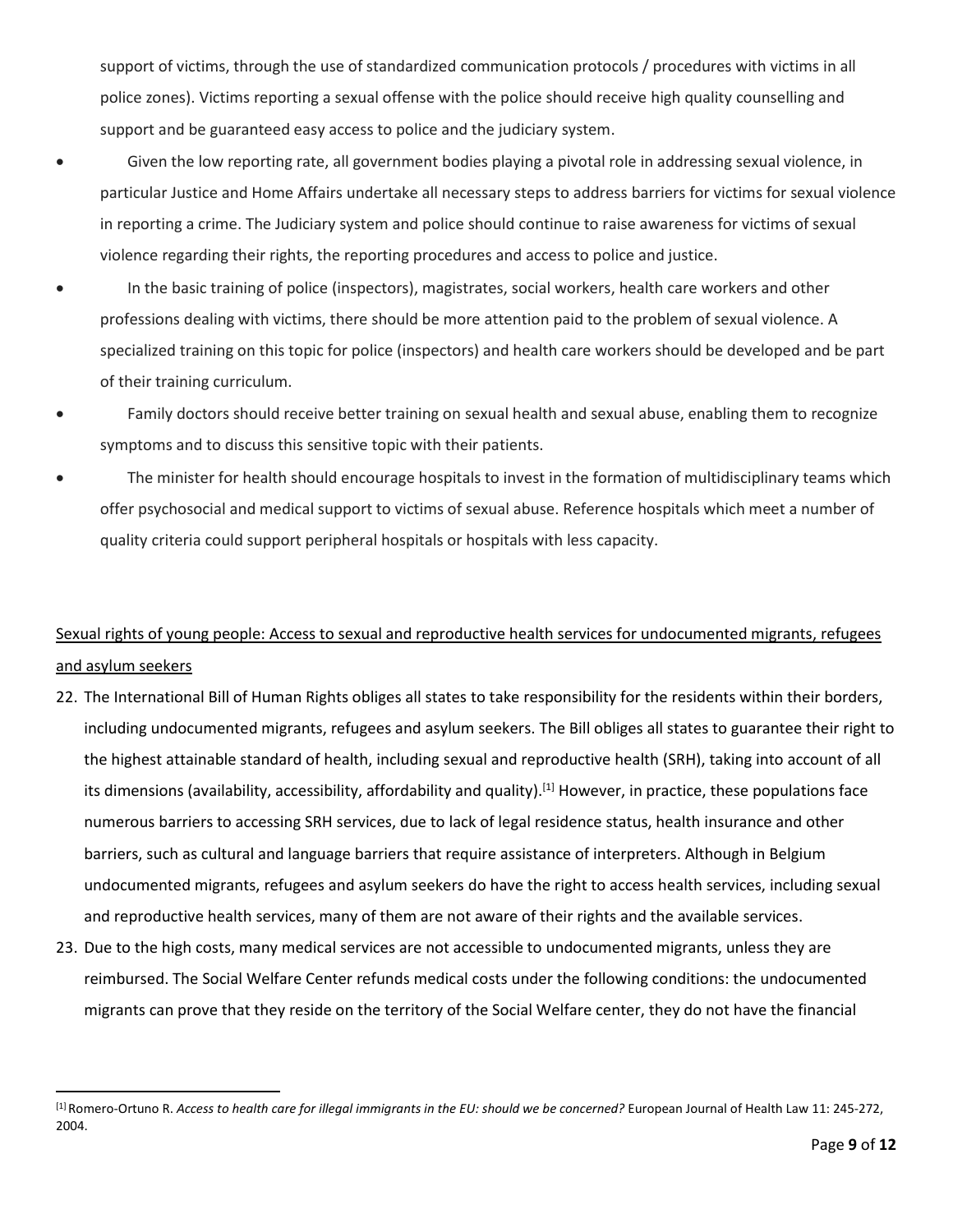means to pay a private or public health insurance, and they need 'urgent medical care' (see below), decided by the treating physicians.

- 24. There are cases of undocumented migrants who suffer from a chronic illness (for instance people living with HIV and AIDS) but are still being sent back to their country of origin, even though the continuity and quality of care is not guaranteed in their country of origin. Officials' interpretation of 'accessibility' and 'availability' of health care in the country of origin is sometimes problematic. When there is access to ART services for people living with HIV or AIDS in the capital of a given country, for example, this does not necessarily mean that the person is able to access ART services in other parts of the country or able to access the adequate medication and care, as there might be waiting lists, stock outs and out of pocket payments due to weakness of the health systems.<sup>11</sup>
- 25. 'Urgent medical care' is in principle regulated by a Royal Decree in 1996, which states that it can be both preventive and/or curative. Therefore, urgent medical care refers to a wide variety of care provisions. An operation, childbirth, an examination, physiotherapy, medication, contraception, abortion etc., can all be considered in regard of the above-mentioned decree. Over time the common interpretation of the term 'urgent' has in some cases and in some municipalities evolved towards 'strictly necessary' or 'acute'. The rather inaccurate description in the law leaves too much room for interpretation. Besides, some health workers are not familiar with the content and procedures related to the decree on 'urgent medical care' and interpret it as 'acute' medical care. The lack of a clear definition of the urgency of medical care results in uncertainty for patients and health providers.<sup>[5]</sup> On the positive side: there are a number of Social Welfare Centers working together with physicians who are familiar with these administrative procedures and the provision of health care for undocumented migrants.
- 26. Undocumented migrants, asylum seekers and refugees often face mental health problems because of their uncertain residence status, numerous socio-economic problems, traumas or the fear of being picked up by the police, their access to mental health care is however rather limited. In Belgium, the consultation of a psychologist, not working in a Center for Mental Health Care, is not reimbursed by the government. For undocumented migrants, asylum seekers and refugees access to Centers for Mental Health Care is also complicated by language and cultural barriers and long waiting lists.
- 27. As mentioned in the previous section, sexual violence is a very serious problem among undocumented migrants, refugees and asylum seekers.<sup>[4]</sup> Research has shown that refugees, asylum seekers and unaccompanied minors are vulnerable to sexual and gender-based victimization within reception facilities. <sup>12</sup>

l

<sup>11</sup> See http://www.sensoa.be/nieuws/oplossing-rond-hiv-medicatie-voor-mensen-zonder-papieren-de-maak; K. VAN HOORDE, De grenzen van de medische regularisatieprocedure: een balans tussen een effectief beleid en een adequate bescherming? Irreguliere migranten met hiv/aids, 2014, http://lib.ugent.be/fulltxt/RUG01/002/167/360/RUG01-002167360\_2014\_0001\_AC.pdf  $[5]$  Idem 6

<sup>[4]</sup> Keygnaert et al. Sexual health is dead in my body: participatory assessment of sexual health determinants by refugees, asylum seekers and undocumented migrants in Belgium and the Netherlands BMC Public Health 2014, 14:416

 $12$  Keygnaert et al. Hidden violence is silent rape: sexual and gender-based violence in refugees, asylum seekers and undocumented migrants in Belgium and the Netherlands. Cult Health Sex. 2012 May; 14(5): 505–520.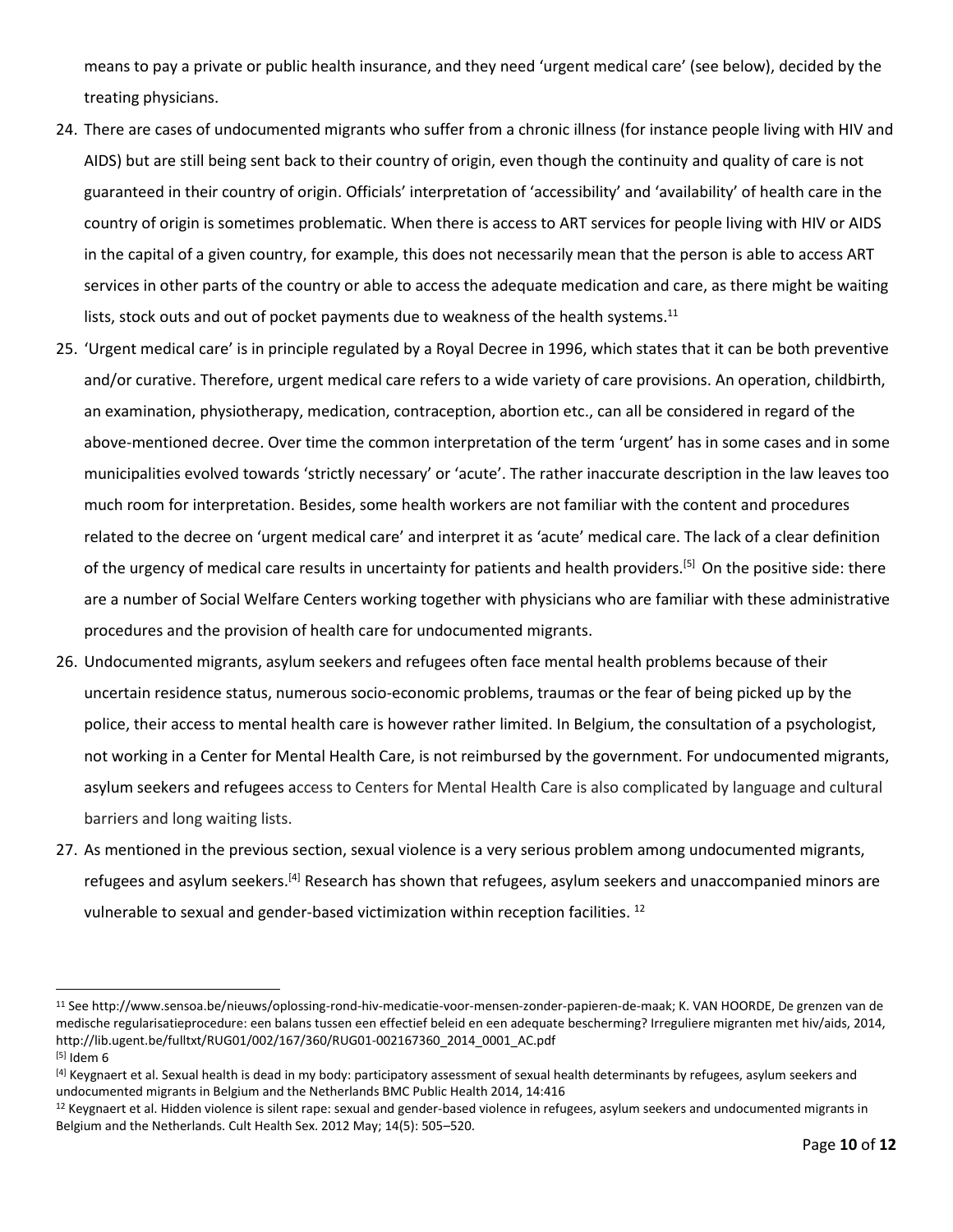## *Recommendations for action:*

- The authorities at different levels (federal, regional, local) address all barriers limiting access to sexual and reproductive health by investing in decent housing, employment, education and societal participation and ensure accessible, available and affordable sexual and reproductive health services for undocumented migrants, refugees and asylum seekers so they are able to realize their sexual and reproductive health and rights.
- Governments and local authorities should not limit the notion of urgent medical care and ensure that all undocumented migrants can use the promotive, preventive, curative, rehabilitative and palliative health services they need, of sufficient quality to be effective, while also ensuring that the use of these services does not expose the patient to financial hardship.
- Local authorities, in particular, Social Welfare Centers and other organizations dealing with undocumented migrants should inform them in a pro-active way about their sexual and reproductive health and rights, including access to sexual and reproductive health services and to psychological care (e.g. for victims of sexual abuse).
- The migration authorities should guarantee confidentiality for undocumented migrants. There should be a clear distinction between accessing health care and the procedure linked to residence status. Undocumented migrants should not be deported to the country of origin when the continuity or quality of their care is not guaranteed.
- The migration authorities should ensure a safe environment in reception facilities for refugees and asylum seekers by investing in the capacity of professionals in the reception and asylum sector, developing preventive measures, identifying risk factors for sexual violence and intervening when sexual violence occurs.

#### Interfederal HIV plan

- 28. Since 2005, there is an increase in the number of new HIV diagnoses in Belgium, among Belgians and non-Belgian residents. Over a period of 12 years, the annual number of new HIV diagnoses nearly doubled (+ 87%). In 2013 1,115 new HIV diagnoses were reported and unprotected sex between men was the most frequently reported mode of transmission. HIV remains a significant public health problem in Belgium especially among key populations. The HIV epidemic affects mainly two groups: Men who have Sex with Men (MSM) and men and women who come from sub-Saharan Africa and have contracted the virus through heterosexual intercourse.
- 29. Since 30 September 2013, Belgium has a national HIV Plan providing a commonly agreed framework for the AIDS response in Belgium. The plan responded to the need for a coordinated HIV response in Belgium, a country where different government bodies and organizations are responsible for addressing the epidemic. The federal and regional health ministers from the previous government unanimously rallied behind the plan which was developed through multi-stakeholder consultations and in accordance with international recommendations. The overall objective of the HIV-plan is to reduce new cases of HIV infections, to encourage access to HIV services and